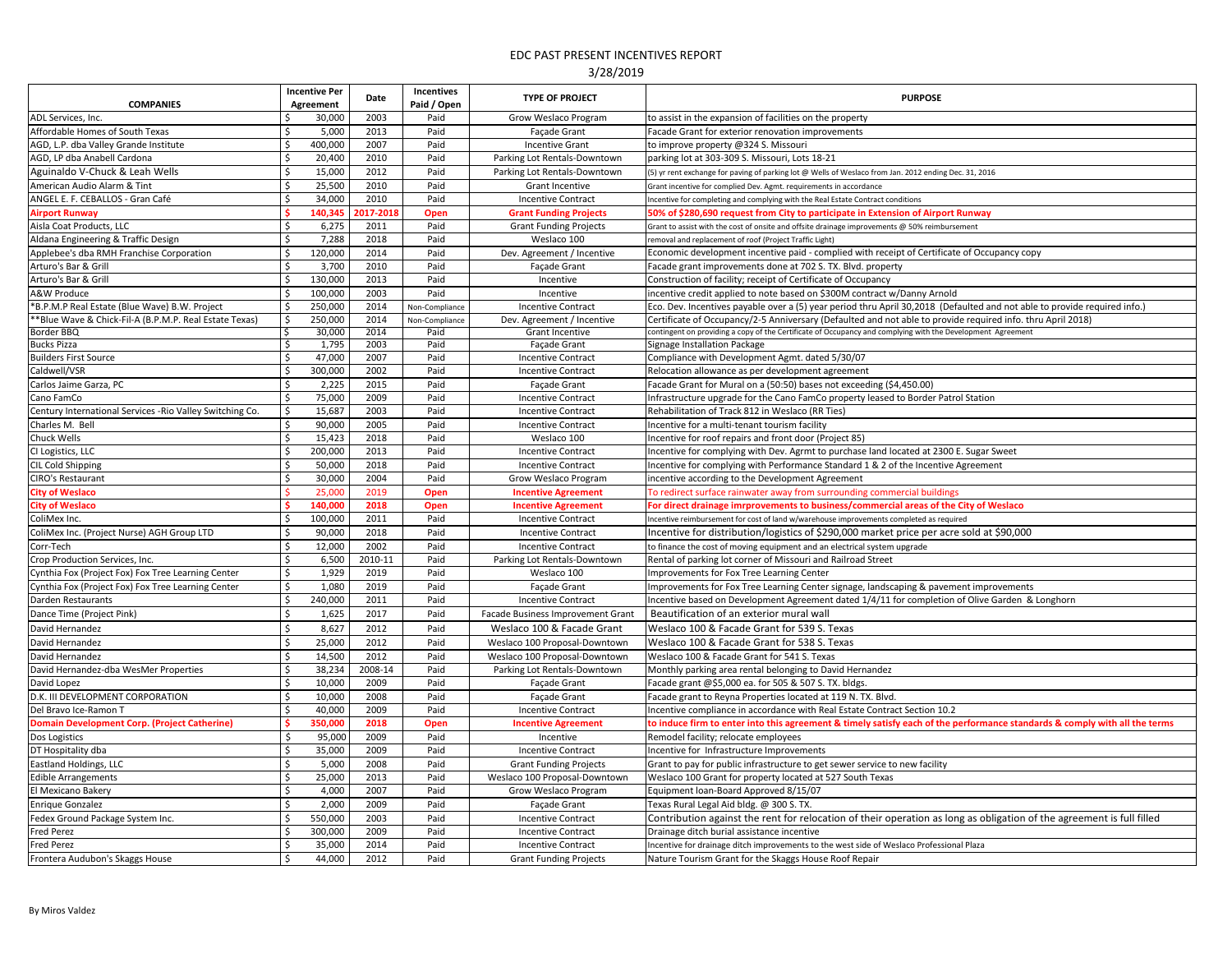|                                                                          |                    | <b>Incentive Per</b> | Date         | Incentives          | <b>TYPE OF PROJECT</b>                                         | <b>PURPOSE</b>                                                                                                                                                                             |
|--------------------------------------------------------------------------|--------------------|----------------------|--------------|---------------------|----------------------------------------------------------------|--------------------------------------------------------------------------------------------------------------------------------------------------------------------------------------------|
| <b>COMPANIES</b>                                                         |                    | Agreement            |              | Paid / Open         |                                                                |                                                                                                                                                                                            |
| Frontera Audubon's Skaggs House                                          |                    | 30,000               | 2014         | Paid                | <b>Grant Funding Projects</b>                                  | USD Grant for Frontera Audubon's Skaggs House window repairs, rehab work etc.                                                                                                              |
| Frontera Audubon's Skaggs House                                          |                    | 15,104               | 2016         | Paid                | <b>Grant Funding Projects</b>                                  | \$20,000 for Skaggs House interior rehabilitaion /\$10,000 to complete the project                                                                                                         |
| Frontera Audubon's Skaggs House                                          |                    | 20,000               | 2017         | Paid                | <b>Grant Funding Projects</b>                                  | USD Grant for Frontera Audubon's Skaggs House window repairs, rehab work etc.                                                                                                              |
| Frontera Audubon's Skaggs House                                          |                    | 20,000               | 2017/2018    | Cancel              | <b>Grant Funding Projects</b>                                  | USD Grant for Frontera Audubon's Skaggs House window repairs, rehab work etc.                                                                                                              |
| <b>Frontera Audubon's Skaggs House</b>                                   |                    | 20,000               | 2018/2019    | <b>Open</b>         | <b>Grant Funding Projects</b>                                  | USD Grant for Frontera Audubon's Skaggs House window repairs, rehab work etc.                                                                                                              |
| Gran Café de la Parroquia                                                | \$                 | 34,000               | 2011         | Paid                | Incentive                                                      | Reimbursement of land costs                                                                                                                                                                |
| <b>Grande Valley Builders</b>                                            |                    | 27,500               | 2012         | Paid                | <b>Incentive Contract</b>                                      | GVB has complied w/MVIP 6 Lot 6 sale of property as outlined in Real Estate Contract                                                                                                       |
| Happiness Cupcakes                                                       |                    | 5,925                | 2011         | Paid                | Weslaco 100 Proposal-Downtown                                  | Facade grant for property at 614 S. Texas                                                                                                                                                  |
| <b>Hector Tamez</b>                                                      |                    | 2,500                | 2002         | Paid                | Façade Grant                                                   | To complete cover on the outside facade w/neon lights at Los Generales Salon de Fiestas                                                                                                    |
| Hermes Trading Co. Inc.                                                  |                    | 200,000              | 2013         | Paid                | <b>Incentive Contract</b>                                      | Incentive for compliance with the terms specified in Paragraph 2(a) of the Dev. Agreement                                                                                                  |
| <b>Hidalgo County Juvenile</b>                                           |                    | 245,000              | 2007         | Paid                | <b>Grant Funding Projects</b>                                  | Ballard St. project with Hidalgo County Juvenile Interlocal Agreement                                                                                                                      |
| I Tower Theater (Project Risa)                                           |                    | 10,000               | 2017/2018    | Paid                | Incentive                                                      | Pest and land leveling etc                                                                                                                                                                 |
| <b>I Tower Theater (Project Risa)</b>                                    |                    | 60,000               | 2018/2019    | <b>Open</b>         | <b>Incentive</b>                                               | Landscaping, Electrical, Flooring, Millwork, Interior/Exterior Painting, Mini Split A/C in lobby                                                                                           |
| Irene Gonzalez dba Irene's Tea Room                                      |                    | 5,000                | 2005         | Paid                | Grow Weslaco Program                                           | Interest free loan                                                                                                                                                                         |
| Irene Gonzalez dba Irene's Tea Room                                      |                    | 5,000                | 2006         | Paid                | Grow Weslaco Program                                           | Additional loan to include prior loan balance                                                                                                                                              |
| Jason's Deli (Project Bob) - (Coastal Deli)                              |                    | 134,300              | 2018         | <b>Open</b>         | <b>Incentive Agreement</b>                                     | Incentive conditioned on company satisfying each of the Company's Performance Standards of the incentive agreement                                                                         |
| Jason Montes-El Cid (Project Son (A)                                     |                    | 1,950                | 2017         | Paid                | Facade Business Improvement Grant                              | 537 S. Texas Blvd. bldg. improvements                                                                                                                                                      |
| Jason Montes-El Cid (Project Son (B)                                     |                    | 500                  | 2017         | Paid                | Weslaco 100 Proposal-Downtown                                  | 537 S. Texas Blvd. bldg. improvements                                                                                                                                                      |
| JAVI, Ltd (Javier O. De La Garza, D.D.S.                                 |                    | 35,000               | 2010         | Paid                | <b>Incentive Contract</b>                                      | Infrastructure improvement incentive Location: 461 S. Westgate Dr.                                                                                                                         |
| Juan & Jose Torres (Jeans Restaurant Supply)                             | Ś.                 | 10,000               | 2010         | Paid                | <b>Grant Funding Projects</b>                                  | To purchase new restaurant equipment for Jose's Cafecito                                                                                                                                   |
| Jeff Everitt & Associates                                                | $\zeta$            | 15,000               | 2012         | Paid                | Façade Grant                                                   | Facade grant for new construction at 901 S. Texas Blvd.                                                                                                                                    |
| <b>Jessica Rodriguez (Project Bake) Greet and Gather</b>                 |                    | 3,325                | 2019         | <b>Open</b>         | <b>Weslaco 100</b>                                             | mprovements for Greet and Gather project                                                                                                                                                   |
| <b>Jessica Rodriguez (Project Bake) Greet and Gather</b>                 |                    | 5,000                | 2019         | <b>Open</b>         | <b>Façade Grant</b>                                            | <b>Façade project improvements</b>                                                                                                                                                         |
| Jitters                                                                  |                    | 4,007                | 2011         | Paid                | Weslaco 100 Proposal-Downtown                                  | Facade Grant for renovations at 409 S. Missouri                                                                                                                                            |
| Joe Daniel Olivarez                                                      |                    | 37,500               | 2010         | Paid                | Incentive                                                      | 50% Loan match for purchase of property at Tenn-Tex Subdivision, Lots 1-2 etc.                                                                                                             |
| Juan R. Molina                                                           | $\zeta$            | 20,000               | 2010         | Paid                | Façade Grant                                                   | Facade grant for improvements & renovation of bldg. located at 710 South Texas                                                                                                             |
| Juventino Martinez (Project Happy) Alegros Flower Shop                   | $\mathsf{\hat{S}}$ | 10,992               | 2018         | Paid                | Façade Grant                                                   | Facade grant for removal & replacing existing hangover front roof, replacing stucco façade, window repairs, rebuilding of columns & painting facility                                      |
| K.G. Project - Khan's Grill (Mayan Capital Marketing)                    |                    | 150,000              | 2015         | Paid                | Dev. Agreement / Incentive                                     | Certificate of Occupancy/2-4 Anniversary                                                                                                                                                   |
| <b>KAPAL Investments LLC Hangar Series</b>                               |                    | 129,000              | 2018         | <b>Open</b>         | <b>Hangar Incentive Agreement</b>                              | Escrow funds to City to undertake expenditures at MVAirport upon issuance of a bldg. permit for project & contractual obligations                                                          |
| LRGVDC / South TX Transportation - JAG                                   | Š.                 | 39,000               | 2015         | Paid                | <b>Grant Funding Projects</b>                                  | LRGVDC Grant to provide free student transportation Sept. 1,2014 - August 31, 2015                                                                                                         |
| LRGVDC / South TX Transportation - JAG                                   | Ś.                 | 39,000               | 2016         | Paid                | <b>Grant Funding Projects</b>                                  | LRGVDC Grant to provide free student transportation Sept. 1,2015 - August 31, 2016                                                                                                         |
| LRGVDC / South TX Transportation - JAG                                   |                    | 39,000               | 2017         | Paid                | <b>Grant Funding Projects</b>                                  | LRGVDC Grant to provide free student transportation Sept. 1,2016 - August 31, 2017                                                                                                         |
| LRGVDC / South TX Transportation - JAG                                   | Š.                 | 39,000               | 2017/2018    | Paid                | <b>Grant Funding Projects</b>                                  | LRGVDC Grant to provide free student transportation Sept. 1,2017 - August 31, 2018                                                                                                         |
| LRGVDC / South TX Transportation - JAG                                   |                    | 39,000               | 2018/2019    | Paid                | <b>Grant Funding Projects</b>                                  | LRGVDC Grant to provide free student transportation Sept. 1,2017 - August 31, 2018                                                                                                         |
| L&W Supply/Becknell (1/15/12) (USG Corporation)                          |                    | 250,000              | 2015         | Paid                | Real property sale / Incentive                                 | Capital investment and job creation                                                                                                                                                        |
| La Abuela                                                                |                    | 31,063               | 2003         | Paid                | <b>Incentive Contract</b>                                      | Development Agreement for full time employee incentive                                                                                                                                     |
| La Real Michoacana                                                       |                    | 10,162               | 2016         | Paid                | Façade Grant                                                   | business located at 619 N. Texas Ave.                                                                                                                                                      |
| Legacy Builders                                                          | Ś.                 | 24,000               | 2007         | Paid                | Incentive                                                      | 413 W. Pike (Esplanada)                                                                                                                                                                    |
| Leonard Montes (El Cid Hair Design)                                      |                    | 5,000                | 2012         | Paid                | Façade Grant                                                   | Facade grant for bldg. located at 535 S. Texas Blvd.                                                                                                                                       |
| LF Trinity Development Group LLC                                         |                    | 22,500               | 2012<br>2018 | Paid                | <b>Incentive Contract</b>                                      | Reimbursed 50% of the cost of the land \$45,000 - MVIP 4, Lot 10<br>Sold Lot 4B Weslaco WDC Ind. Park Subdivison Phase 2 (1900/1902 Joe Stephens) Maturity date: March 1, 2021 (2019-2021) |
| LF Trinity Development Group LLC (Project Fire)                          | $\zeta$            | 170,224              | 2006         | <b>Open</b><br>Paid | <b>Real property sale / Incentive</b>                          | Engineering services for water & sewer improvements                                                                                                                                        |
| Liquid Environmental<br>DARDEN RESTAURANTS, INC. dba Longhorn Steakhouse |                    | 25,000               |              |                     | <b>Incentive Contract</b>                                      | eco. dev. incentive outlined in the Development Agreement for Longhorn Steakhouse                                                                                                          |
| Los Caminos del Rio                                                      |                    | 120,000<br>3,000     | 2013<br>2008 | Paid<br>Paid        | <b>Incentive Contract</b>                                      | Grant for the Firemen's Challenge multi-sport race                                                                                                                                         |
| Luis Eduardo Gonzalez (G2 Construction)                                  |                    | 2,475                | 2010         | Paid                | <b>Grant Funding Projects</b>                                  |                                                                                                                                                                                            |
| <b>LUIS LIDSKY</b>                                                       |                    | 725                  | 2009         | Paid                | Façade Business Improvement Grant<br>Heart of Weslaco          | Ezequiel Reyna facade grant for renovation of bldgs. 309-318 S. TX Blvd. bldgs.<br>Facade grant @ 420 S. Texas aka Int'l Fabric                                                            |
| Luis Lidsky                                                              |                    | 17,000               | 2011         | Paid                | Weslaco 100 Proposal-Downtown                                  | Façade grant for property located at 420 S. TX. Aka Int'l Fabric                                                                                                                           |
| MANUEL SILVA dba Sevilla                                                 | Ś.                 | 4,000                | 2010         | Paid                | Façade Business Improvement Grant                              | bldg. improvements to bus. Payable to various contractors & not to him or business (Expense)                                                                                               |
| MARGARITA REYNA                                                          |                    | 30,000               | 2014         | Paid                |                                                                |                                                                                                                                                                                            |
| Margo Sunderland                                                         | \$                 | 10,829               | 2017         | Paid                | <b>Grant Funding Projects</b><br>Weslaco 100 Proposal-Downtown | contingent on providing a copy of the Certificate of Occupancy & complying with the Dev. Agreement<br>Project Zach - remodel for a coffee shop that used to be Jitters                     |
| Margo Sunderland                                                         | \$                 | 6,952                | 2017         | Paid                | Store Front Façade Improvements                                | Project Frozen - remodeling of 315 W. Business 83                                                                                                                                          |
| Maria Cuellar                                                            |                    | 1,341                | 2013         | Paid                | Façade Grant                                                   | facade grant for 119 W. Fourth St                                                                                                                                                          |
| Marines Bakery                                                           |                    | 5,000                | 2007         | Paid                | Facade Business Improvement Grant                              | Grant for Facade improvements completed                                                                                                                                                    |
|                                                                          |                    |                      | 2012         |                     |                                                                |                                                                                                                                                                                            |
| <b>Marines Bakery</b><br>Marines Bakery                                  | Ś.                 | 24,500<br>15,000     | 2012         | Paid<br>Paid        | Weslaco 100 Proposal-Downtown<br>Weslaco 100 Proposal-Downtown | Grant for Facade improvements completed to bakery shop<br>Completion of façade work; documentation of expenditures for property at 201 S. Texas                                            |
| <b>Marines Bakery</b>                                                    |                    | 25,000               | 2012         | Paid                | Weslaco 100 Proposal-Downtown                                  | Completion of façade work; documentation of expenditures for property at 203 S. Texas                                                                                                      |
|                                                                          |                    |                      |              |                     |                                                                |                                                                                                                                                                                            |

| PURPOSE                                                                   |
|---------------------------------------------------------------------------|
| use window repairs, rehab work etc.                                       |
| on /\$10,000 to complete the project                                      |
| use window repairs, rehab work etc.                                       |
| use window repairs, rehab work etc.                                       |
| ouse window repairs, rehab work etc.                                      |
|                                                                           |
| perty as outlined in Real Estate Contract                                 |
|                                                                           |
| at Los Generales Salon de Fiestas                                         |
| in Paragraph 2(a) of the Dev. Agreement                                   |
| ile Interlocal Agreement                                                  |
|                                                                           |
| nterior/Exterior Painting, Mini Split A/C in lobby                        |
|                                                                           |
|                                                                           |
| ng each of the Company's Performance Standards of the incentive agreement |
|                                                                           |
|                                                                           |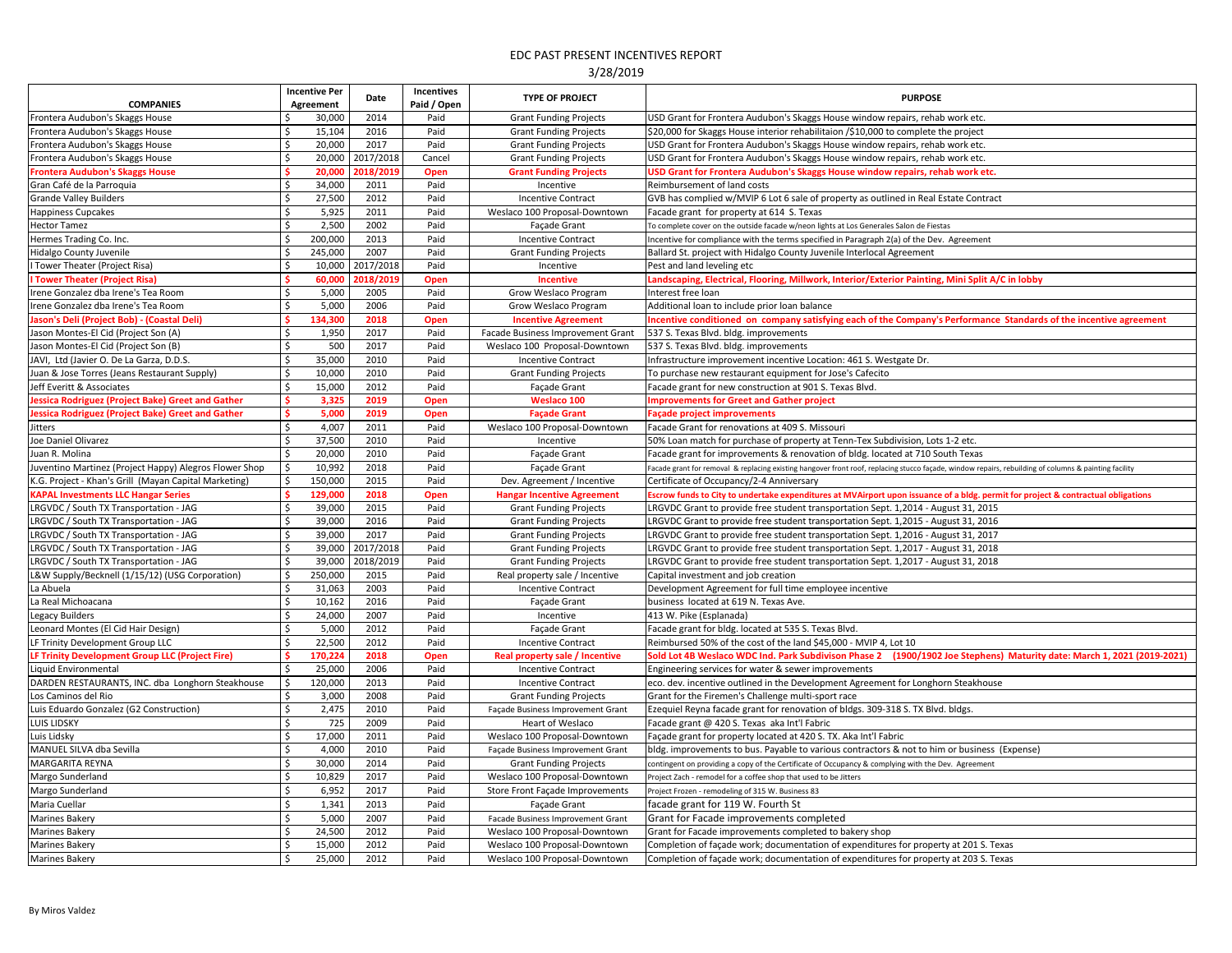| <b>COMPANIES</b>                                                                 | <b>Incentive Per</b><br>Agreement | <b>Date</b> | <b>Incentives</b><br>Paid / Open | <b>TYPE OF PROJECT</b>                                 | <b>PURPOSE</b>                                                                                                                                                                    |
|----------------------------------------------------------------------------------|-----------------------------------|-------------|----------------------------------|--------------------------------------------------------|-----------------------------------------------------------------------------------------------------------------------------------------------------------------------------------|
| Marines Bakery                                                                   | 25,000                            | 2012        | Paid                             | Weslaco 100 Proposal-Downtown                          | Completion of façade work; documentation of expenditures for property at 205 S. Texas                                                                                             |
| <b>Marines Bakery</b>                                                            | 25,000                            | 2013        | Paid                             | Façade Grant                                           | Completion of façade work; documentation of expenditures for property at 705 S. Texas                                                                                             |
| Martinez Furniture & Appliance                                                   | 100,000                           | 2016        | Cancelled                        | <b>Incentive Grant</b>                                 | Furniture retail store located at 1303 Annie St                                                                                                                                   |
| Maverick Ind                                                                     | 125,000                           | 2009        | Paid                             | Economic Dev. Credit / Loan                            | Relocation, expend \$800,000 in new equipment, new 7 yr lease etc.                                                                                                                |
| McAllen Flight Academy, LLC (Project Academy)                                    | 129,000                           | 2017        | Cancelled                        | Incentive Agreement                                    | To assist MFA to undertake the project in assisting w/certain financial & eco. Incentives                                                                                         |
| <b>Medical Safety Technologies</b>                                               | 37,500                            | 2007        | Paid                             | <b>Incentive Contract</b>                              | Eco. dev. incentive for relocation of medical device manufacturer to Weslaco for a distribution operation                                                                         |
| Medina Real Estate Investments                                                   | 2,500                             | 2008        | Paid                             | <b>Grant Funding Projects</b>                          | Grant for paving of alleyway at Medina Plaza, 309 W. Pike                                                                                                                         |
| Melinda Garza (Project Harris)                                                   | 818                               | 2018        | Paid                             | Façade Grant                                           | Cover cost @ 50% of painting exterior of her law firm                                                                                                                             |
| Mid Valley Airport Project (Hangar) EDC                                          | 464,454                           | 2008        | Paid                             | Grant                                                  | Construction of EDC Airport Hangar by Jones-Hasson Construction                                                                                                                   |
| Mighty Joe's                                                                     | 5,000                             | 2008        | Paid                             | Façade Business Improvement Grant                      | bldg. improvements to bus. Payable to various contractors & not to him or business (Expense)                                                                                      |
| Mighty Joe's                                                                     | 7,900                             | 2013        | Paid                             | Weslaco 100 Proposal-Downtown                          | Weslaco 100 Grant for interior improvements to the bldg. located at 340 S. Texas Blvd.                                                                                            |
| Mimi's Attic                                                                     | 5,000                             | 2003        | Paid                             | Grow Weslaco Program                                   | Grant for the completion of Mimi's Attic                                                                                                                                          |
| Mission Foods/ZIWA                                                               | 60,000                            | 2011        | Paid                             | Incentive                                              | Lease facility at Mid Valley Ind. Park for 5 yrs. - due thru 4/30/2017                                                                                                            |
| Montalvo Ins. Agency                                                             | 2,500                             | 2003        | Paid                             | Grow Weslaco Program                                   | <b>Grow Weslaco/Facade Improvement Grant</b>                                                                                                                                      |
| Montalvo Ins. Agency                                                             | 12,000                            | 2010        | Paid                             | Façade Business Improvement Grant                      | Facade Grant for improvements located at 208 S. TX. Blvd.                                                                                                                         |
| Moreno's Feed Store                                                              | 2,900                             | 2004        | Paid                             | Grow Weslaco Program                                   | For Infrastructure Expenses approved on 9/15/04 Board mtg.                                                                                                                        |
| Motion Industries/ZIWA                                                           | 56,000                            | 2011        | Paid                             | Incentive                                              | Leased facility at MV Ind. Park for 5 yrs., maintain sales/etc. 3/15/2017 -Unable to comply per Saira Muniz of ZIWA-loss of \$5,000 on 5/3/17 per dev. agreement                  |
| <b>Mountain Glacier</b>                                                          | 30,000                            | 2010        | Paid                             | <b>Incentive Contract</b>                              | Incentive for expansion of business                                                                                                                                               |
| Mountain Glacier                                                                 | 75,000                            | 2008        | Paid                             | <b>Incentive Contract</b>                              | Incentive for re-location of Ozarka distribution warehouse to Weslaco                                                                                                             |
| <b>New Dimensions</b>                                                            | 750                               | 2002        | Paid                             | <b>Business Relocation Grant</b>                       | For the relocation of business once located at the corner of Texas & Railroad St. Visitor Center future site                                                                      |
| New York Life                                                                    | 2,500                             | 2003        | Paid                             | Facade Business Improvement Grant                      | remodeling, painted walls, 3 Round Table Sets, Bal. of Rod Iron Works (7 Bird Houses, 2 Benches, McDok #20)                                                                       |
| NICO- (Nick Soto)                                                                | 75,000                            | 2003        | Paid                             | <b>Incentive Contract</b>                              | to record incentives for notes receivable at 9/30/03                                                                                                                              |
| NICO-WF1, LLC                                                                    | 100,000                           | 2004        | Paid                             | <b>Incentive Contract</b>                              | Multi-Tenant Bldg. Incentives located at 2202 Sugar Sweet, Weslaco, TX.                                                                                                           |
| Nolana Self Storage LLC (Sarina Group, Ltd for Expwy Proj)                       | 300,000                           | 2013        | Paid                             | Dev. Agreement / Incentive                             | To assist with creation of job opportunities & expansion of the City of Weslaco                                                                                                   |
| Ortegon Ins. Agency Yvonne M. Ortegon & David Fuentes                            | 4,805                             | 2019        | Open                             | <b>Façade Grant Amendment</b>                          | Improvements to business bldg (Project Eagle)                                                                                                                                     |
| <b>Oswalt Holdings LLC</b>                                                       | 15,730                            | 2009        | Paid                             | <b>Incentive Contract</b>                              | Incentive reimbursement for infrastructure improvements                                                                                                                           |
| <b>PARK PROJECT (Sports Complex) Dev. Agreement</b>                              | 500,000                           | 2018        | <b>Open</b>                      | <b>Dev. Agreement</b>                                  | To support the City's Sport Complex Project                                                                                                                                       |
| <b>Payne Dealer Group</b>                                                        | 825,000                           | 2012        | <b>Open</b>                      | <b>Incentive Contract</b>                              | <b>Construct new Chevrolet, GMC/Buick &amp; Ford dealership facilities</b>                                                                                                        |
| <b>Pharmacy Care</b>                                                             | 75,000                            | 2009        | Paid                             | <b>Incentive Contract</b>                              | 5 yr. lease of 5,000 facility, \$75,000 in tenant improvements etc.                                                                                                               |
| PHOENIX DBD LLC                                                                  | 1,940                             | 2013        | Paid                             | Facade Business Improvement Grant                      | Facade Grant for 536 S. Texas Blvd                                                                                                                                                |
| Pop Holdings-Popeye's                                                            | 50,000                            | 2013        | Paid                             | Dev. Agreement / Incentive                             | <b>Economic Development Incentives</b>                                                                                                                                            |
| <b>QUE-TAL PRODUCTIONS</b>                                                       | 10,000                            | 2007        | Paid                             | <b>Grant Funding Projects</b>                          | Grant funding for movie "Broken Promise"                                                                                                                                          |
| <b>R 5 EATERIES (Bar-B-Cutie Smokehouse)</b>                                     | 160,000                           | 2017        |                                  |                                                        | Project Memphis 2017-18 \$120,000 - 3 annual installments of \$13,333 if comply with Performance Standard 4 of incentive agmt.                                                    |
| RENTAL WORLD, LLC                                                                | 7,500                             | 2007        | <b>Open</b><br>Paid              | <b>Incentive Agreement</b><br><b>Heart of Weslaco</b>  | Assist w/demolition of dilapidated structure at 401 E. US Bus. 83 thru the Heart of Weslaco                                                                                       |
| Reyna Family Dev. Dba Pueblo de Amistad                                          | 200,000                           | 2004        | Paid                             |                                                        | for infrastructure of Pueblo de Amistad Subdivision                                                                                                                               |
| RGV Express, LTD                                                                 | 90,000                            | 2004        | Paid                             | <b>Incentive Contract</b><br><b>Incentive Contract</b> | Incentive for a multi-tenant tourism facility                                                                                                                                     |
| <b>RGV Solar Power System (Project Sol)</b>                                      | 50,000                            | 2018        | Open                             | <b>Incentive Agreement</b>                             | For Performance Standard 2 & 3 as set out on Table I & II to reflect the amendments to section 2(a) and 2(b)                                                                      |
|                                                                                  | 375,000                           | 2009        | Paid                             | Incentive                                              |                                                                                                                                                                                   |
| RGV W.O.R.D.<br>Rio Bank                                                         |                                   | 2008        | Paid                             | <b>Incentive Grant</b>                                 | Quarterly installments based on employment / retention & expansion<br>Grant to assist with the demolition & site preparation of new bank facility                                 |
| RIO GRANDE REGIONAL WATER AUTHORITY                                              | 50,000                            | 2014        |                                  |                                                        |                                                                                                                                                                                   |
|                                                                                  | 4,182                             | 2018        | Paid                             | <b>Grant Funding Projects</b>                          | Strategic Water Management Plan matching grant contribution<br>Improvements & issuance of Certificate of Occupancy/1 yr. of commencement of operation of facility (was KAM, Inc.) |
| <b>Rio Precision Machine &amp; Welding (Project Knob)</b><br>RITA'S DANCE STUDIO | 68,778<br>15,000                  | 2011        | <b>Open</b><br>Paid              | <b>Incentive Agreement</b>                             | Facade Grant to assist with improvements & business expansion at 208 S. Border Ave.                                                                                               |
|                                                                                  |                                   |             |                                  | Facade Business Improvement Grant                      |                                                                                                                                                                                   |
| Robert Perales dba Plaza Los Encinos                                             | 60,000                            | 2004        | Paid                             | <b>Incentive Contract</b>                              | Incentive infrastructure exp. portion reimbursed                                                                                                                                  |
| Roy Ibanez                                                                       | 12,378                            | 2007        | Paid                             | Incentive                                              | Relocate master water meter - hotel property                                                                                                                                      |
| ROYAL GARDEN FLOWER SHOP                                                         | 10,500                            | 2010        | Paid                             | Facade Business Improvement Grant                      | Facade Grant for 113 E. Third St. property                                                                                                                                        |
| Ron & Nancy's Little Italy                                                       | 16,000                            | 2007        | Paid                             | <b>Incentive Contract</b>                              | for expansion & infrastructure of current premises                                                                                                                                |
| RUDY'S PLAZA AND PROPERTY LLC                                                    | 20,000                            | 2009        | Paid                             | Facade Business Improvement Grant                      | Facade grant improvements of bldg. at 448 S. Texas Blvd.                                                                                                                          |
| SANDY OLIVEIRA PENA                                                              | 1,970                             | 2010        | Paid                             | Facade Business Improvement Grant                      | Facade renovation of 328 S. TX. Blvd. bldg.                                                                                                                                       |
| Savory Perks                                                                     | 5,000                             | 2009        | Paid                             | Façade Grant                                           | for remodeling improvements & other improvements                                                                                                                                  |
| Savory Perks                                                                     | 10,000                            | 2010        | Paid                             | Loan/Grant                                             | for remodeling improvements & other improvements                                                                                                                                  |
| S.E.S.A. Fleet Services                                                          | 20,000                            | 2016        | Paid                             | Special Eco. Dev. Incentive                            | MVIP#4 Lot 13- w/6 mo. compliance incentive-obligation to construct                                                                                                               |
| Scott Lacina-KJS Group - Bridgestone                                             | 150,000                           | 2013        | Paid                             | <b>Incentive Contract</b>                              | Bridgestone-KJS Group has complied with the requirements of Section 1                                                                                                             |
| SDI Weslaco Holdings                                                             | 2,300,000                         | 2009        | Paid                             | Incentive                                              | relocation of water & sewer lines, closure & realignment of drainage canal                                                                                                        |
| Ship & More                                                                      | 10,000                            | 2010        | Paid                             | <b>Incentive Contract</b>                              | Loan for equipment purchase                                                                                                                                                       |
| <b>SHRIMP HOUSE</b>                                                              | 1,293                             | 2010        | Paid                             | Facade Business Improvement Grant                      | for installation of neon lighting on the north, east, & south sides of bldg., and painted the exterior of bldg.                                                                   |
| SIESTA VILLAGE, INC.                                                             | 2,500                             | 2002        | Paid                             | Facade Business Improvement Grant                      | To paint entire exterior/interior bldg., Add a canopy, New paving, A/C Units, Location: Auto Zone Building                                                                        |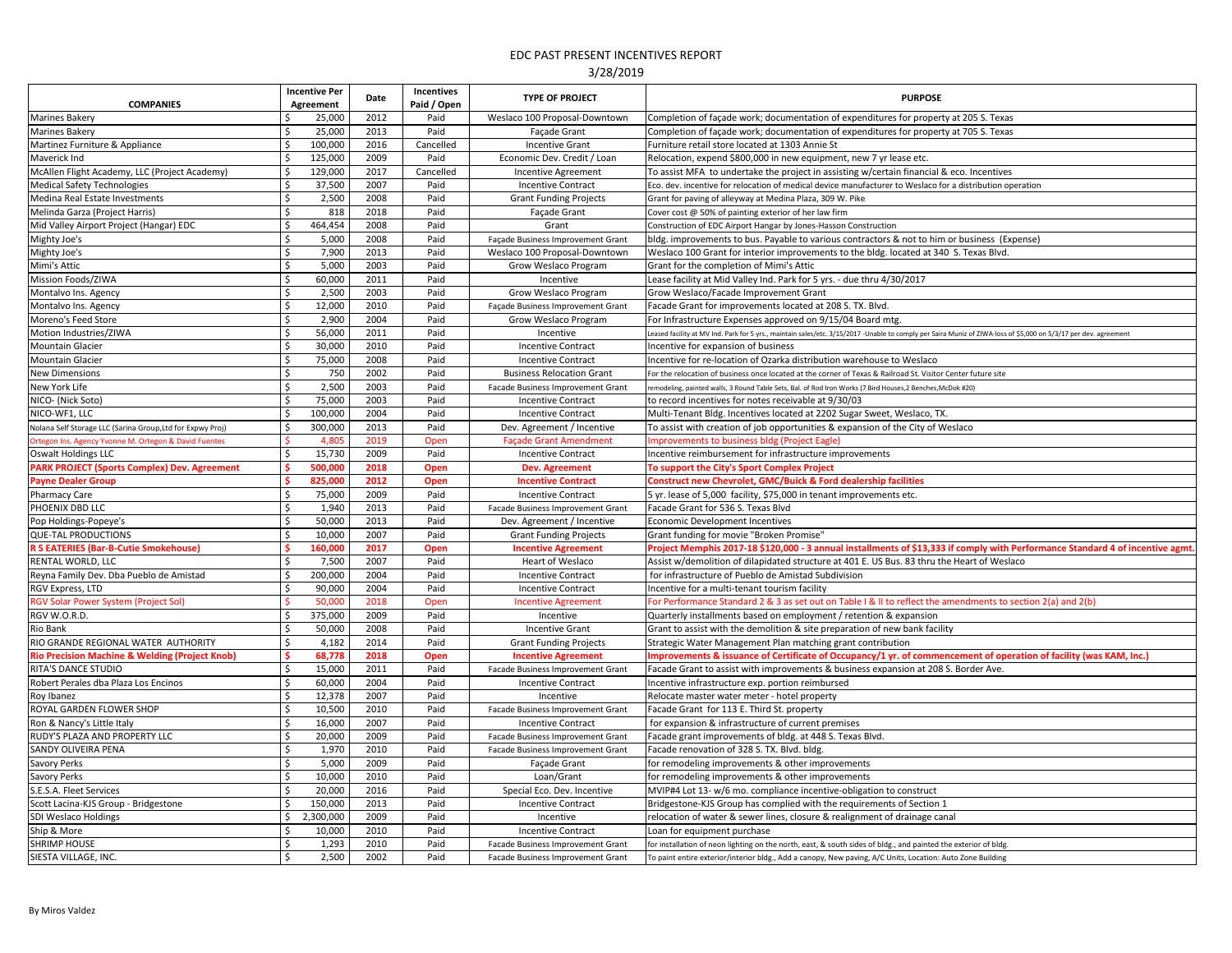| <b>COMPANIES</b>                                       |         | <b>Incentive Per</b><br>Agreement | Date | <b>Incentives</b><br>Paid / Open | <b>TYPE OF PROJECT</b>            | <b>PURPOSE</b>                                                                                                          |
|--------------------------------------------------------|---------|-----------------------------------|------|----------------------------------|-----------------------------------|-------------------------------------------------------------------------------------------------------------------------|
| <b>SKY I.T. SOLUTIONS</b>                              |         | 11,942                            | 2014 | Paid                             | Facade Business Improvement Grant | Facade Grant for 705 S. Texas location                                                                                  |
| Smile, Inc. (Claudia Hernandez)                        |         | 75,000                            | 2018 | Open                             | <b>Incentive Agreement</b>        | incentive for retaining & employment at the Firm's new pediatric denistry facility                                      |
| Something Special by Cercas Universal Fence            |         | 450                               | 2003 | Paid                             | Financial assistance              | Fence post setting @ Something Special                                                                                  |
| Southwest Community Investment Corp-Women's Bus Cente  |         | 15,000                            | 2014 | Paid                             | <b>Grant Funding Projects</b>     | B2B Growth Training Project program grant c/o WOMEN'S BUSINESS CENTER by Maria Mann                                     |
| South Texas College                                    |         | 29,526                            | 2005 | Paid                             | <b>Grant Funding Projects</b>     | STC Grant for infrastructure / street improvements                                                                      |
| STC (South Texas College)                              |         | 37,248                            | 2013 | Paid                             | <b>Grant Funding Projects</b>     | STC Grant to assist with free student transportation to STC Mid-Valley Campus                                           |
| STC (South Texas College)                              |         | 14,560                            | 2014 | Paid                             | <b>Grant Funding Projects</b>     | STC Grant to assist with free student transportation to STC Mid-Valley Campus                                           |
| STC (South Texas College)                              |         | 14,733                            | 2015 | Paid                             | <b>Grant Funding Projects</b>     | STC Grant to assist with free student transportation to STC Mid-Valley Campus                                           |
| STC (South Texas College)                              |         | 9,707                             | 2015 | Paid                             | <b>Grant Funding Projects</b>     | STC Grant to assist with free student transportation to STC Mid-Valley Campus                                           |
| Sue Grooms-Pins & Cues                                 |         | 150,000                           | 2010 | Paid                             | <b>Incentive Contract</b>         | Incentive as per Development Agreement compliance                                                                       |
| SURYA, LTD                                             |         | 12,378                            | 2009 | Paid                             | <b>Grant Funding Projects</b>     | Relocation of master water meter for hotel project                                                                      |
| Tamez Financial Group, LLC                             |         | 13,000                            | 2016 | Paid                             | Facade Business Improvement Grant | Documents have been provided for this incentive at 1022 S. Texas Blvd.                                                  |
| <b>Tanus Sales Company</b>                             |         | 90,000                            | 2001 | Paid                             | Incentive Agreement               | To post lease income per lease agreement-TANUS earned as of 11/01/01                                                    |
| Tanus Sales Company / Woodcrafters                     |         | 288,994                           | 2008 | Paid                             | <b>Grant Funding Projects</b>     | Completion of bldg. improvements of new facility                                                                        |
| <b>Taylor Construction Company</b>                     |         | 15,000                            | 2012 | Paid                             | Facade Business Improvement Grant | Facade Grant for El Gallo Loco @ 611 S. TX Boulevard                                                                    |
| TDI Ind (See ZIWA below)                               |         | 51,000                            | 2011 | Closed                           | Incentive                         | TDI Dev. Agmt. Incentive Pmt. # 2 & forward (Joey was told by Alex bus. closing) \$10,200 (2016) 40,800                 |
| Texana Pickle Producers, INC.                          |         | 53,000                            | 2002 | Paid                             | Financial assistance              | for demolition of buildings & site cleaning on the leased property at Railroad St.                                      |
| Texas Aviation Academy Flight School (Project Riley)   |         | 11,175                            | 2018 | Open                             | <b>Incentive Agreement</b>        | performance standards over a 5 year period beginning Dec. 2018 with one year rent free                                  |
| Texas Department of Public Safety (DPS)                |         | 1,022,398                         | 2008 | Donated                          | Convey 21.29 acres for DPS        | Land for construction of DPS Regional Headquarters Complex                                                              |
| <b>Texas Health Care Imaging</b>                       |         | 50,000                            | 2012 | Paid                             | <b>Incentive Contract</b>         | Completion of warehouse renovations on Expwy. 83, relocate all employees to new facility & evidence of total proj. exp. |
| The Bungalow & Company                                 |         | 10,000                            | 2011 | Paid                             | Facade Business Improvement Grant | Facade Grant on a 50:50 basis not to exceed \$10,000 based on completion of the work                                    |
| The One Day on Earth Foundation                        |         | 2,000                             | 2014 | Paid                             | <b>Grant Funding Projects</b>     | Grant request 100% reward, Weslaco activities                                                                           |
| TREJO & TREJO Investments, LLC (TNT Investments)       |         | 60,000                            | 2007 | Paid                             | Incentive Loan                    | Extension of main water line along FM 88 to the commercial property                                                     |
| <b>Torres Espino Cabinets</b>                          |         | 50,000                            | 2003 | Paid                             | <b>Incentive Contract</b>         | Moving/Relocation expense advance                                                                                       |
| <b>TRANE</b>                                           |         | 62,500                            | 2008 | Paid                             | <b>Incentive Contract</b>         | Compliance with Development Agreement dated 5/25/07                                                                     |
| <b>Trinity MEP Engineering</b>                         |         | 35,000                            | 2010 | Paid                             | <b>Incentive Contract</b>         | Incentive for the construction cost of new facility                                                                     |
| TX Health Care Imaging                                 |         | 50,000                            | 2012 | Paid                             | <b>Incentive Contract</b>         | Dev. Agmt. for incentive of renovation completion of warehouse etc.                                                     |
| Ulises E. Perez                                        |         | 36,150                            | 2010 | Paid                             | <b>Incentive Contract</b>         | Economic Dev. Incentive according to Real Estate dated 11/12/10                                                         |
| <b>UTRGV Apartments (Chicken Hatch 2)</b>              |         | 225,000                           | 2017 | Donated                          | Conveyed land to City of Weslaco  | Land for construction of UTRGV Apartments                                                                               |
| Valley Grande Institute                                | \$      | 700                               | 2010 | Paid                             | Facade Business Improvement Grant | Clean up & removal of debris located at Missouri Ave. & Third St.                                                       |
| Valley Hardcore Fitness Center (Project Strong)        | $\zeta$ | 5,490                             | 2017 | Cancel                           | <b>Grant Funding Projects</b>     | Used to be Ironhouse Gym - improvements to roof                                                                         |
| Valley Nature Center                                   |         | 10,000                            | 2002 | Paid                             | <b>Grant Funding Projects</b>     | Matching grant for fiscal yr. 2001/02 operational expenses                                                              |
| Valley Nature Center                                   |         | 30,000                            | 2003 | Paid                             | <b>Grant Funding Projects</b>     | Grant for fiscal yr. 2002/03 operational expenses                                                                       |
| Valley Nature Center                                   |         | 30,000                            | 2003 | Paid                             | <b>Grant Funding Projects</b>     | Grant for fiscal yr. 2002/03                                                                                            |
| Valley Nature Center                                   |         | 15,000                            | 2004 | Paid                             | <b>Grant Funding Projects</b>     | develop an annual major nature-related festival to bring tourism to Weslaco - Funding for Dragonfly Days included       |
| Valley Nature Center                                   |         | 15,000                            | 2004 | Paid                             | <b>Grant Funding Projects</b>     | develop an annual major nature-related festival to bring tourism to Weslaco - Funding for Dragonfly Days included       |
| Valley Nature Center                                   |         | 15,000                            | 2004 | Paid                             | <b>Grant Funding Projects</b>     | Spring Fest pmt. 3rd Qtr. July-Sept. 2004                                                                               |
| <b>Valley Nature Center</b>                            |         | 15,000                            | 2004 | Paid                             | <b>Grant Funding Projects</b>     | Spring Fest pmt. 4th Qtr. Oct.- Dec. 2004                                                                               |
| Valley Nature Center                                   |         | 12,500                            | 2006 | Paid                             | <b>Grant Funding Projects</b>     | Grant to assist VNC with development efforts                                                                            |
| Valley Nature Center                                   |         | 12,500                            | 2007 | Paid                             | <b>Grant Funding Projects</b>     | Grant to assist VNC with development efforts                                                                            |
| Valley Nature Center                                   |         | 12,500                            | 2007 | Paid                             | <b>Grant Funding Projects</b>     | Funding for development director, development of a long term business plan, & additional grant writer                   |
| Valley Nature Center                                   |         | 11,500                            | 2008 | Paid                             | <b>Grant Funding Projects</b>     | Funding for development director, development of a long term business plan, & additional grant writer                   |
| Valley Nature Center                                   |         | 5,000                             | 2011 | Paid                             | <b>Grant Funding Projects</b>     | Grant to promote nature tourism in Weslaco                                                                              |
| Valley Nature Center                                   |         | 12,000                            | 2011 | Paid                             | <b>Grant Funding Projects</b>     | Grant to promote nature tourism gift shop inventory in Weslaco                                                          |
| Valley Nature Center                                   |         | 10,000                            | 2011 | Paid                             | <b>Grant Funding Projects</b>     | Grant to promote nature tourism general operations in Weslaco                                                           |
| Valley Nature Center                                   |         | 10,000                            | 2012 | Paid                             | <b>Grant Funding Projects</b>     | Grant to promote nature tourism general operations in Weslaco                                                           |
| Valley Nature Center                                   |         | 10,000                            | 2012 | Paid                             | <b>Grant Funding Projects</b>     | Grant to promote nature tourism general operations in Weslaco                                                           |
| Valley Nature Center                                   |         | 10,000                            | 2012 | Paid                             | <b>Grant Funding Projects</b>     | Grant to promote nature tourism general operations in Weslaco                                                           |
| <b>Valley Striping Corp (Project Highway)</b>          |         | 103,575                           | 2019 | Open                             | <b>Real Estate Lien Note</b>      | <b>Sale of Property</b>                                                                                                 |
| Veterans of Foreign Wars Post 8563                     |         | 1,000                             | 2009 | Paid                             | <b>Grant Funding Projects</b>     | 2009 Veterans Salute Grant                                                                                              |
| VIDA (Valley Initiative for Development & Advancement) |         | 25,000                            | 2007 | Paid                             | <b>Grant Funding Projects</b>     | Contract renewal for training & skills development for Weslaco Residents                                                |
| VIDA (Valley Initiative for Development & Advancement) |         | 25,000                            | 2008 | Paid                             | <b>Grant Funding Projects</b>     | Contract renewal for training & skills development for Weslaco Residents                                                |
| VIDA (Valley Initiative for Development & Advancement) |         | 50,000                            | 2009 | Paid                             | <b>Grant Funding Projects</b>     | Contract renewal for training & skills development for Weslaco Residents                                                |
| VIDA (Valley Initiative for Development & Advancement) |         | 50,000                            | 2010 | Paid                             | <b>Grant Funding Projects</b>     | Contract renewal for training & skills development for Weslaco Residents                                                |
| VIDA (Valley Initiative for Development & Advancement) |         | 55,000                            | 2011 | Paid                             | <b>Grant Funding Projects</b>     | Contract renewal for training & skills development for Weslaco Residents                                                |
| VIDA (Valley Initiative for Development & Advancement) |         | 60,500                            | 2012 | Paid                             | <b>Grant Funding Projects</b>     | Contract renewal for training & skills development for Weslaco Residents                                                |
|                                                        |         |                                   |      |                                  |                                   |                                                                                                                         |